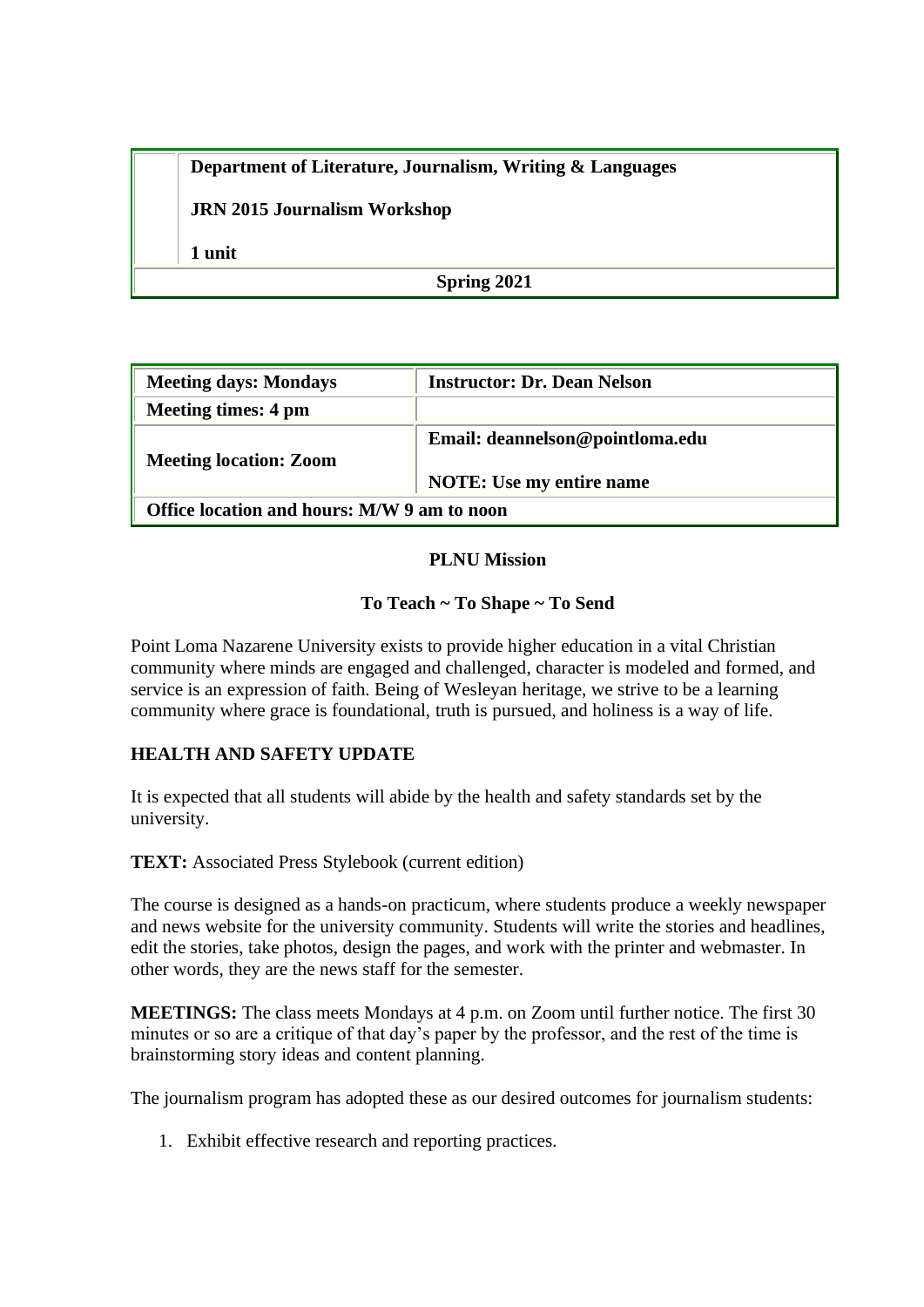- 2. Display strong interpretive, analytic, and critical thinking skills.
- 3. Communicate ideas clearly and accurately in forms appropriate to the purpose, medium, and audience.
- 4. Employ appropriate ethical and legal standards and professional codes in their service to their communities and cultures.

### **COURSE CREDIT HOUR INFORMATION**

In the interest of providing sufficient time to accomplish the stated Course Learning Outcomes, this class meets the PLNU credit hour policy for a 1 unit class delivered over 15 weeks. It is anticipated that students will spend a minimum of 37.5 participation hours per credit hour on their coursework. For this course, students will spend an estimated 37.5 total hours meeting the course learning outcomes. The time estimations are provided in the Canvas modules.

#### **ASSESSMENT AND GRADING**

Each week you are responsible for turning in a well-sourced story that are within standard journalistic practices. Each story is worth 25 points and each workshop attendance is worth 15 points (except for the final workshop meeting, which is worth 40 points). **You will submit the stories each week to your respective editor, then you will collect them all at the end and submit on Canvas.** If you miss an occasional week, you can make it up by doing multiple stories and photos in other weeks, as long as you keep your editor informed.

## **STATE AUTHORIZATION**

State authorization is a formal determination by a state that Point Loma Nazarene University is approved to conduct activities regulated by that state. In certain states outside California, Point Loma Nazarene University is not authorized to enroll online (distance education) students. If a student moves to another state after admission to the program and/or enrollment in an online course, continuation within the program and/or course will depend on whether Point Loma Nazarene University is authorized to offer distance education courses in that state. It is the student's responsibility to notify the institution of any change in his or her physical location. Refer to the map on **State Authorization** to view which states allow online (distance education) outside of California.

#### **INCOMPLETES AND LATE ASSIGNMENTS**

All assignments are to be submitted/turned in by the beginning of the class session when they are due—including assignments posted in Canvas. Incompletes will only be assigned in extremely unusual circumstances.

#### **PLNU COPYRIGHT POLICY**

Point Loma Nazarene University, as a non-profit educational institution, is entitled by law to use materials protected by the US Copyright Act for classroom education. Any use of those materials outside the class may violate the law.

#### **PLNU ACADEMIC HONESTY POLICY**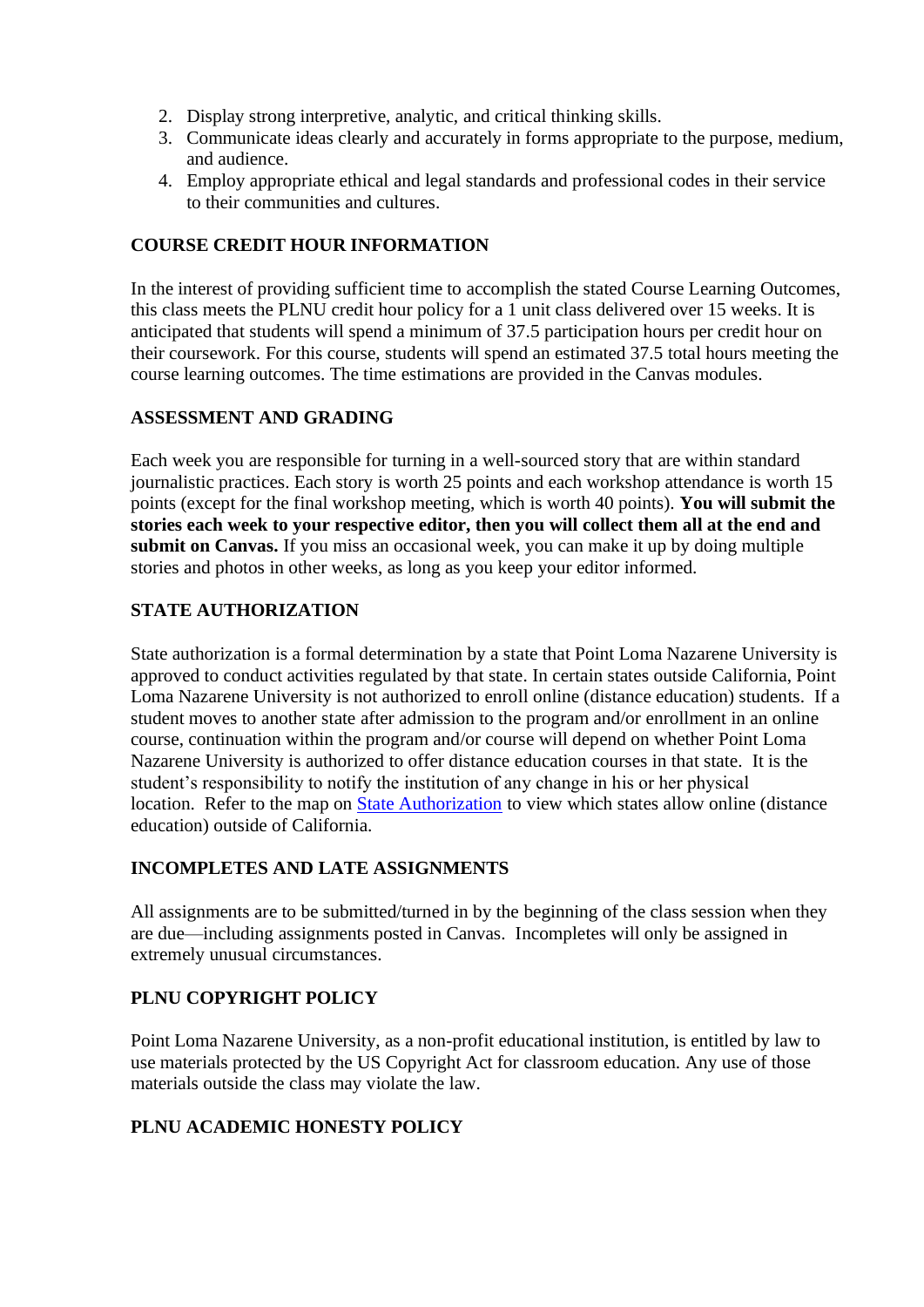Students should demonstrate academic honesty by doing original work and by giving appropriate credit to the ideas of others. Academic dishonesty is the act of presenting information, ideas, and/or concepts as one's own when in reality they are the results of another person's creativity and effort. A faculty member who believes a situation involving academic dishonesty has been detected may assign a failing grade for that assignment or examination, or, depending on the seriousness of the offense, for the course. Faculty should follow and students may appeal using the procedure in the university Catalog. See [Academic Policies](http://catalog.pointloma.edu/content.php?catoid=18&navoid=1278) for definitions of kinds of academic dishonesty and for further policy information.

## **PLNU ACADEMIC ACCOMMODATIONS POLICY**

While all students are expected to meet the minimum standards for completion of this course as established by the instructor, students with disabilities may require academic adjustments, modifications or auxiliary aids/services. At Point Loma Nazarene University (PLNU), these students are requested to register with the Disability Resource Center (DRC), located in the Bond Academic Center. [\(DRC@pointloma.edu](mailto:DRC@pointloma.edu) or 619-849-2486). The DRC's policies and procedures for assisting such students in the development of an appropriate academic adjustment plan (AP) allows PLNU to comply with Section 504 of the Rehabilitation Act and the Americans with Disabilities Act. Section 504 (a) prohibits discrimination against students with special needs and guarantees all qualified students equal access to and benefits of PLNU programs and activities. After the student files the required documentation, the DRC, in conjunction with the student, will develop an AP to meet that student's specific learning needs. The DRC will thereafter email the student's AP to all faculty who teach courses in which the student is enrolled each semester. The AP must be implemented in all such courses.

If students do not wish to avail themselves of some or all of the elements of their AP in a particular course, it is the responsibility of those students to notify their professor in that course. PLNU highly recommends that DRC students speak with their professors during the first two weeks of each semester about the applicability of their AP in that particular course and/or if they do not desire to take advantage of some or all of the elements of their AP in that course.

#### **PLNU ATTENDANCE AND PARTICIPATION POLICY**

Regular and punctual attendance at all **synchronous** class sessions is considered essential to optimum academic achievement. If the student is absent for more than 10 percent of class sessions (virtual or face-to-face), the faculty member will issue a written warning of deenrollment. If the absences exceed 20 percent, the student may be de-enrolled without notice until the university drop date or, after that date, receive the appropriate grade for their work and participation. In some courses, a portion of the credit hour content will be delivered **asynchronously** and attendance will be determined by submitting the assignments by the posted due dates. See [Academic Policies](https://catalog.pointloma.edu/content.php?catoid=46&navoid=2650#Class_Attendance) in the Undergraduate Academic Catalog. If absences exceed these limits but are due to university excused health issues, an exception will be granted.

#### **Asynchronous Attendance/Participation Definition**

A day of attendance in asynchronous content is determined as contributing a substantive note, assignment, discussion, or submission by the posted due date. Failure to meet these standards